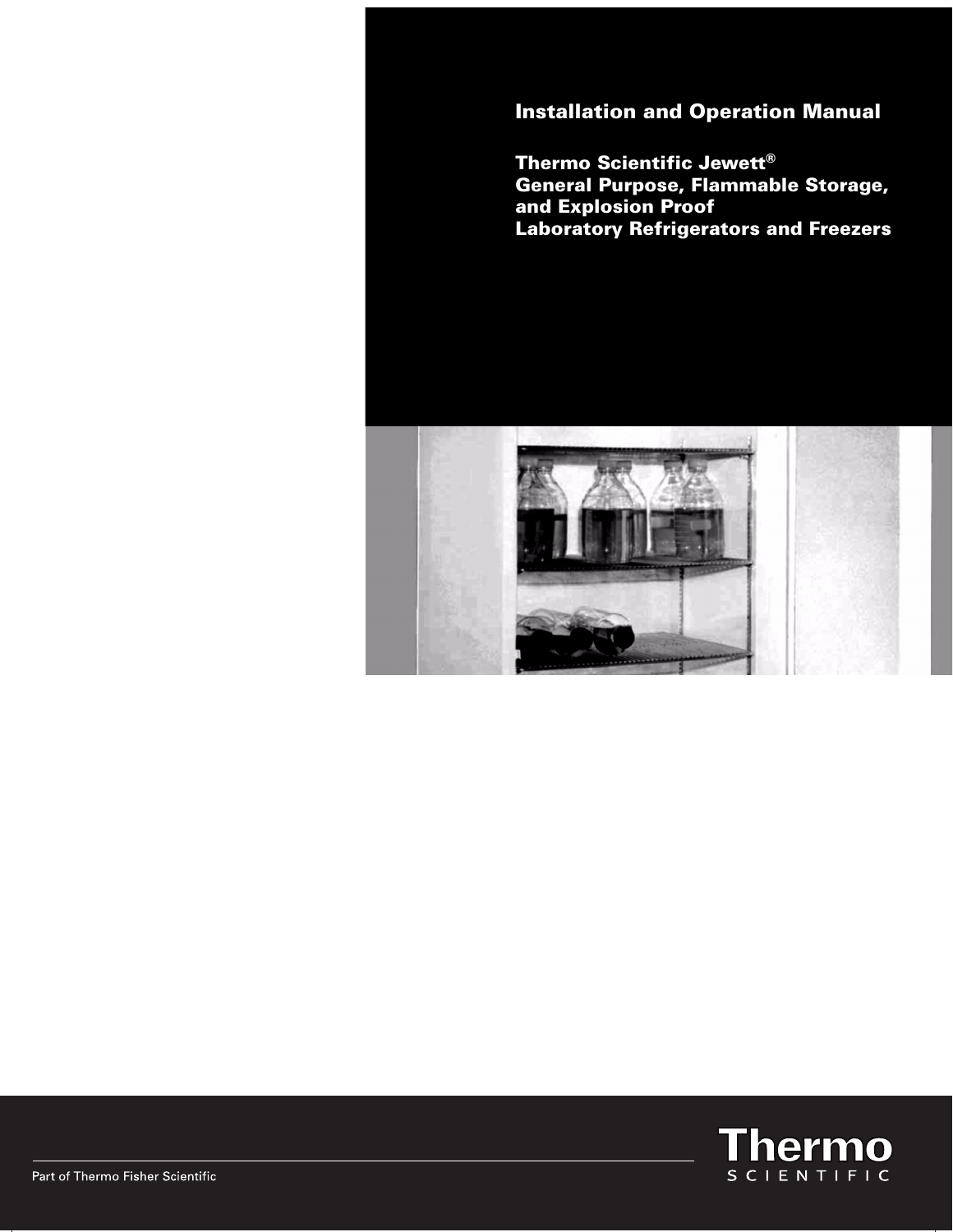© 2007 Thermo Fisher Scientific. All rights reserved.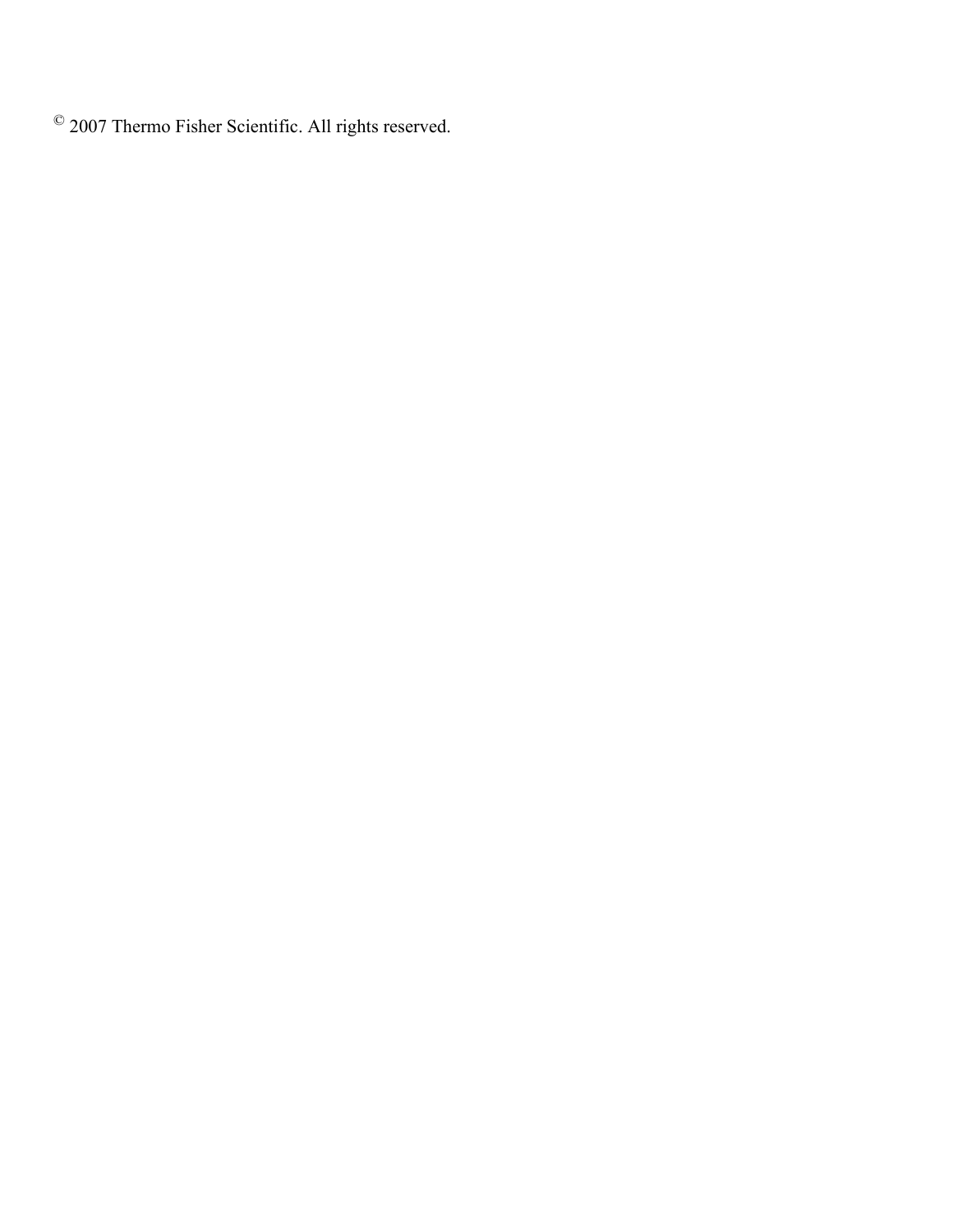# **Table of Contents**

| $\mathbf{2}$ | Safety Considerations (and all contacts are considered as a set of the considerations of the constraint of the                                                                                                                 |  |
|--------------|--------------------------------------------------------------------------------------------------------------------------------------------------------------------------------------------------------------------------------|--|
| 3            | Unpacking and Inspection (and all and all and all and all and all and all and all and all and all and all and t                                                                                                                |  |
| 4            |                                                                                                                                                                                                                                |  |
|              |                                                                                                                                                                                                                                |  |
|              |                                                                                                                                                                                                                                |  |
|              |                                                                                                                                                                                                                                |  |
|              | 4.4 Door Seal 2000 Seal 2000 Search 2000 Seal 2000 Search 2000 Seal 2000 Seal 2000 Seal 2000 Seal 2000 Seal 2000 Seal 2000 Seal 2000 Seal 2000 Seal 2000 Seal 2000 Seal 2000 Seal 2000 Seal 2000 Seal 2000 Seal 2000 Seal 2000 |  |
| 5            |                                                                                                                                                                                                                                |  |
|              |                                                                                                                                                                                                                                |  |
|              | 5.2 Combination Refrigerator/Freezers (and accommodation of the comparator of the combination Refrigerator/Freezers (and accommodation of the comparator of the comparator of the comparator of the comparator of the comparat |  |
|              |                                                                                                                                                                                                                                |  |
| 6            |                                                                                                                                                                                                                                |  |
| 7            |                                                                                                                                                                                                                                |  |
| 8            |                                                                                                                                                                                                                                |  |
|              | 8.1 Safety and Usage Standards (etc.) (2008) (2010) (3.4 Safety and Usage Standards (2011) (3.4 Safety and Usage Standards (2011) (3.4 Safety and Discovery Aug. 2013)                                                         |  |
|              |                                                                                                                                                                                                                                |  |
| 9            |                                                                                                                                                                                                                                |  |
|              | 9.1 Safety and Usage Standards (etc.) (2008) (2012) 3.1 Safety and Usage Standards (2012) 3.1 Safety and Usage Standards (2013) 3.1 September 2013 (2014) 3.1 September 2013 (2014) 3.1 September 2013 (2014) 3.1 September 20 |  |
|              |                                                                                                                                                                                                                                |  |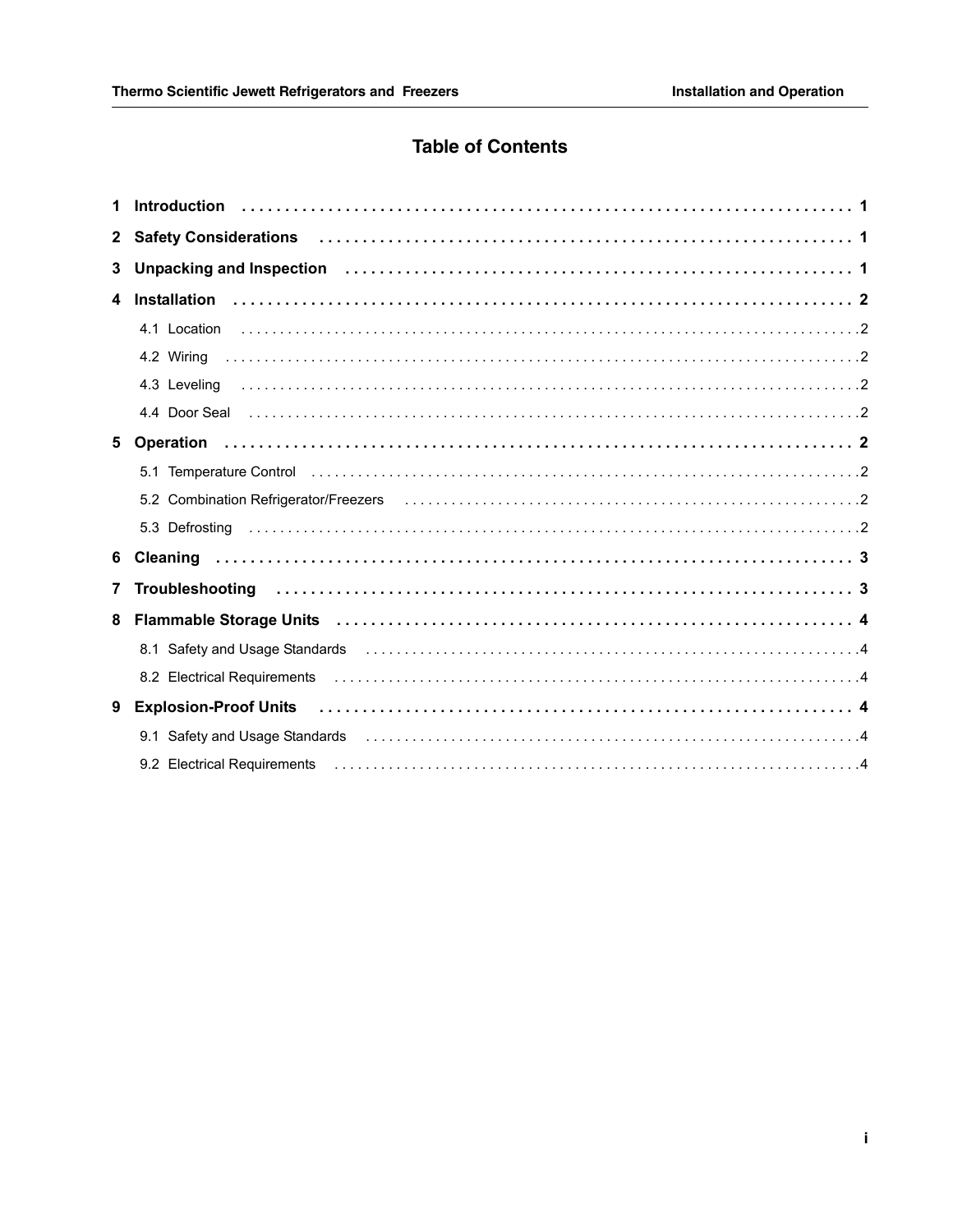## **1 Introduction**

This manual provides installation and operation instructions for your general purpose laboratory refrigerator.

General purpose units have conventional construction for small laboratory refrigerators and freezers.

Condensers are the static type: air circulation is by natural convection, not forced by an electrically driven fan. In some models, condensers are built into the sidewalls of the unit; in others, they are fully visible coils mounted on the back of the unit.

Condensate pans are made of copper or galvanized steel and located in the machine compartment, where compressor heat evaporates the water that collects naturally on the cooling coil surfaces. Water drains to the pan on the off or defrost cycle.

Cold controls (thermostats) for general purpose units are mounted inside the cabinet and accessible from an open cabinet door.

## **2 Safety Considerations**

**WARNING!** Do not modify or change system components. Replacement parts must be O.E.M. exact replacement equipment. Modification or use of the equipment in a manner other than expressly intended may cause death or serious injury. This includes use of user-supplied components and materials not specifically designed for the equipment. Reconfiguring the controller may cause death or serious injury.

Company shall not be liable for any damages, including incidental and/or consequential damages, regardless of the legal theory asserted, including negligence and/or strict liability.

Before using, user shall determine the suitability and integrity of the product for the intended use and that the unit has not been altered in any way. User assumes all risk and liability whatsoever therewith.



/{\

**DANGER!** For personal safety and trouble-free operation, this unit must be properly grounded before it is used. Failure to ground the equipment may cause personal injury or damage to the equipment. Always conform to the National Electrical Code and local codes. Do not connect unit to already overloaded power lines.



**WARNING!** Disconnect unit from main power before attempting any maintenance to equipment or controls.

## **3 Unpacking and Inspection**

At delivery, examine the exterior for physical damage while the carrier's representative is present. If exterior damage is present, carefully unpack and inspect the unit and all accessories for damage.

If there is no exterior damage, unpack and inspect the equipment within five days of delivery. If you find any damage, keep the packing materials and immediately report the damage to the carrier. *Do not return goods without written authorization.* When submitting a claim for shipping damage, request that the carrier inspect the shipping container and equipment.

Model and serial numbers are important when requesting service parts from your dealer or the Technical Services Group. These numbers are found on the outside of the cabinet, bottom left front corner or inside the cabinet on the left wall at about eye level. You can record the identification numbers on the back page of this manual.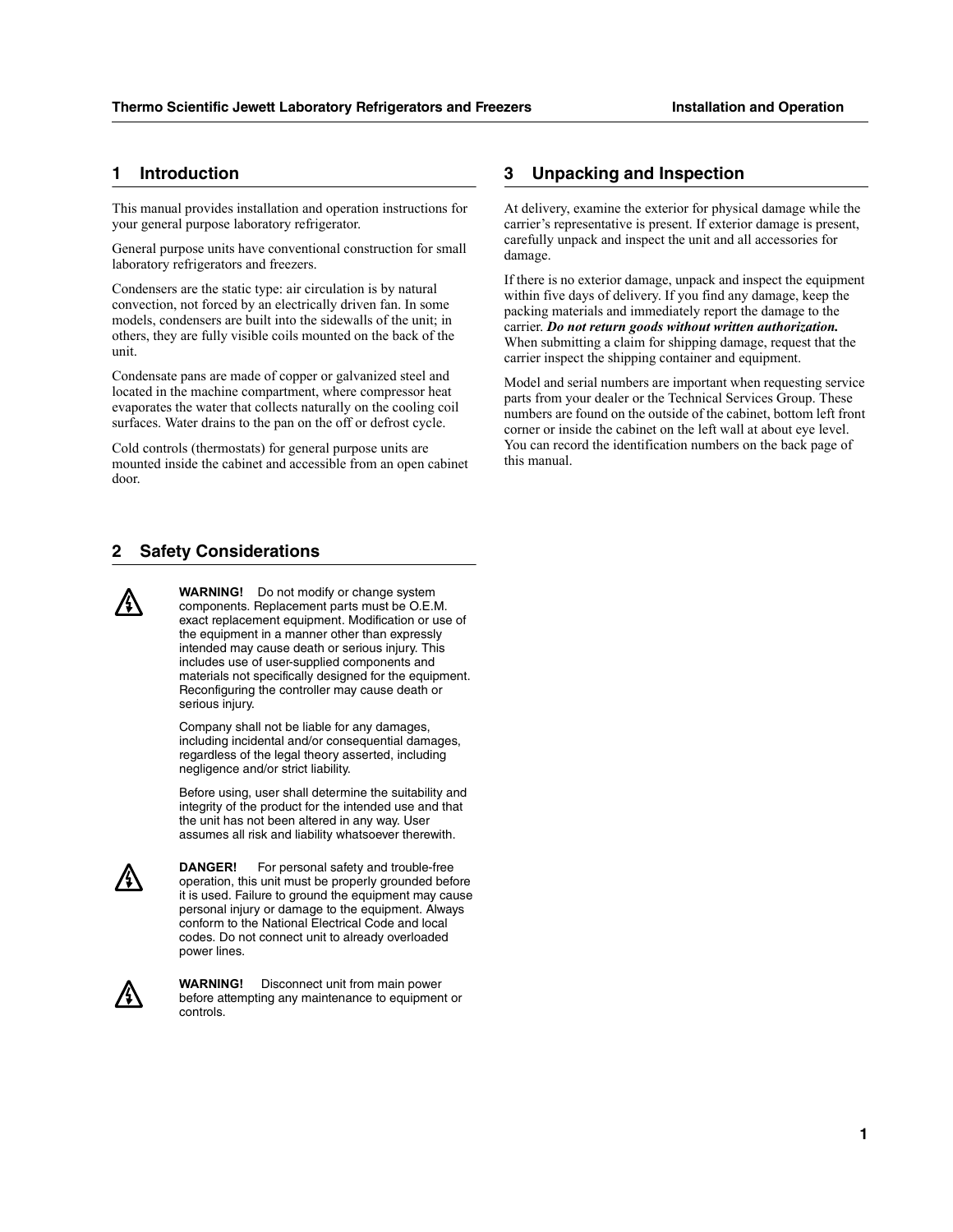## **4 Installation**



**CAUTION!** Improper operation of the equipment could result in dangerous conditions. To preclude hazard and minimize risk, follow all instructions and operate within design limits noted on the dataplate.

#### **4.1 Location**

Install the unit in a level area free from vibration with a minimum of 1.5 inches of space on all sides.

Do not position the equipment in direct sunlight or near heating diffusers, radiators, or other sources of heat. The ambient temperature range must be between 60 and 90°F (16 to 32°C).

#### **4.2 Wiring**



**CAUTION!** Connect the equipment to the correct power source. Incorrect voltage can result in severe damage to the equipment.

**DANGER!** For personal safety and trouble-free operation, this unit must be properly grounded before it is used. Failure to ground the equipment may cause personal injury or damage to the equipment. Always conform to the National Electrical Code and local codes. Do not connect unit to already overloaded power lines.

General purpose units use 15 or 20 amp power cords. They are rated for 115 volts, AC, 60 Hz. Do not use extension cords, and always use a three prong grounded wall outlet. Figure 1 shows standard NEMA service cord plugs and wall outlets used for refrigerators and freezers.





### **4.3 Leveling**

The unit must be level. Rotate the leveling screws, located under the front corners of the unit, until the unit is level. If the floor is seriously out of level, you may need to shim the corners with thin sheets of metal.

#### **Note:** *Use thin sheets of metal to level units equipped with casters.*

## **4.4 Door Seal**

To check the door seal, complete the following steps:

- 1. Open the door.
- 2. Insert a strip of paper (a couple of inches wide) between the door gasket and the cabinet flange and close the door.
- 3. Slowly pull the paper strip from the outside. You should feel some resistance.
- 4. Repeat this test at 4 inch intervals around the door. If the door does not seal properly, replace the gasket.

**CAUTION!** Door seal integrity is critical for refrigerators and freezers. A loose fitting gasket allows moist air to be drawn into the cabinet, resulting in quicker frost buildup on the evaporator coil, longer running time, poor temperature maintenance, and increased operation cost.

## **5 Operation**

#### **5.1 Temperature Control**

Standard units have cold controls mounted inside the cabinet, except for some compact units that have the controls mounted in back of the cabinet.

Start by setting the control one quarter turn clockwise from the Off position. (The Off position is as far as you can turn the knob counterclockwise.) Wait 24 hours before adjusting the setting again. The farther you turn the knob clockwise, the colder the setting.

Some compact models have digital displays and controls mounted inside the cabinet. For these models, adjust setpoint temperature using the WARMER and COLDER buttons.

## **5.2 Combination Refrigerator/Freezers**

If your unit has separate refrigerator and freezer compartments, it is important to remember that the temperature sensor is located in the refrigerator compartment. If you find that your freezer is not cold enough, you should open the refrigerator door more frequently to initiate cooling cycles.

#### **5.3 Defrosting**

When frost in the freezer compartment exceeds  $\frac{1}{4}$ , turn the unit off and allow the ice to melt. Do not use an ice pick or other sharp object to dislodge the ice. You can speed defrosting by placing a pan of warm water in the freezer compartment after turning the unit off.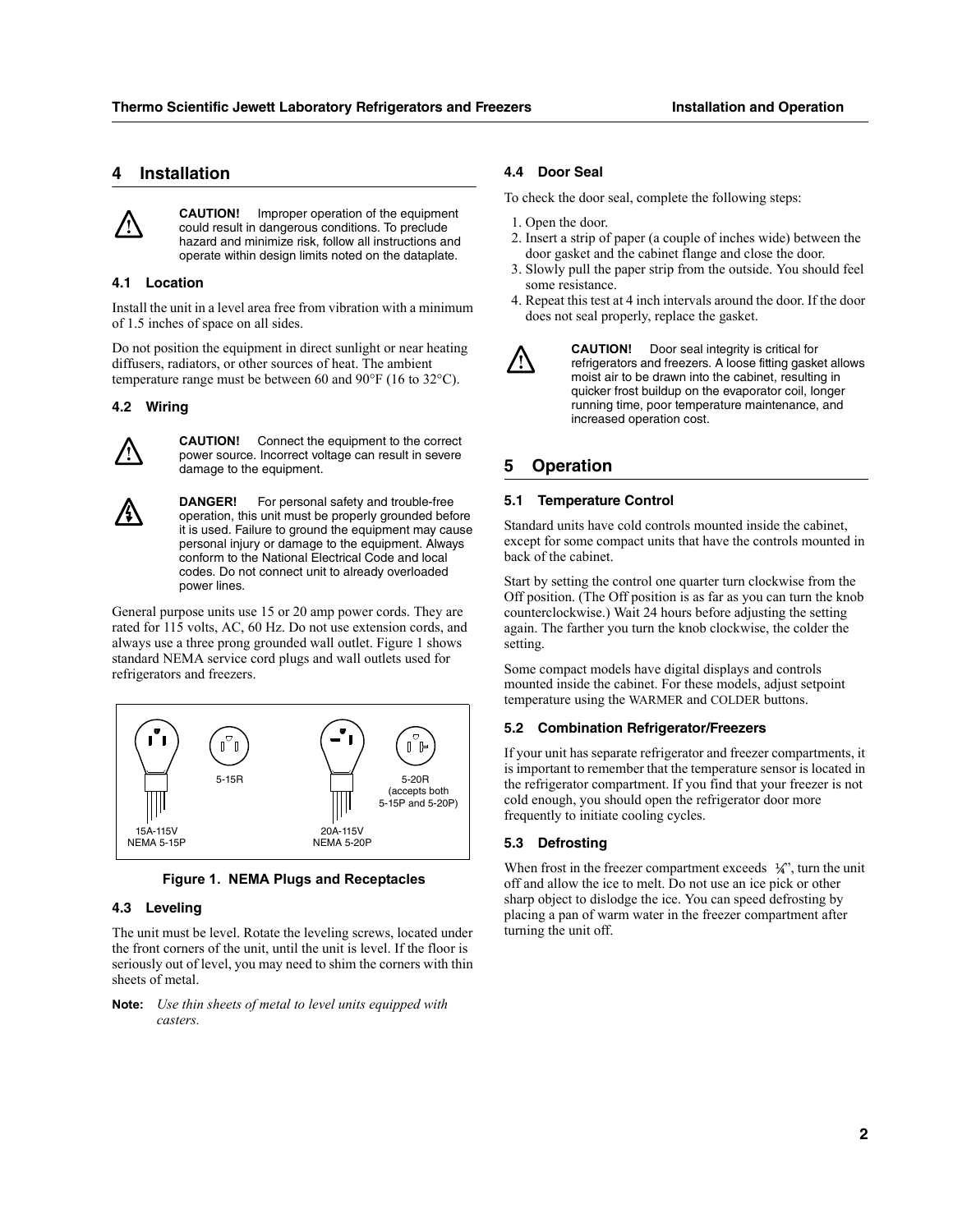## **6 Cleaning**

Wash the inside of the cabinet with a solution of one quart of warm water and two tablespoons of baking soda.

Wash the outside with a mild detergent such as dishwashing liquid. Do not use harsh or abrasive cleaners.

When the condenser tubing on the back is dusty, vacuum it clean.



**CAUTION!** Condensers should be cleaned at least every six months. In heavy traffic areas, condensers load with dirt more quickly. Failure to keep the condenser clean can result in equipment warm-up or erratic temperatures.

## **7 Troubleshooting**

Troubleshooting Procedures

| Problem                   | Cause                                      | <b>Solution</b>                                                                                                                                                                                |
|---------------------------|--------------------------------------------|------------------------------------------------------------------------------------------------------------------------------------------------------------------------------------------------|
| Unit does not<br>operate. | Power supply                               | Check that the cord is<br>1.<br>securely plugged-in.<br>2. Plug another appliance into<br>the outlet to see if it is live.<br>3. If the outlet is dead, check<br>the circuit breaker or fuses. |
| Temperature               | Cold control                               | Make sure that the cold control<br>is set correctly.                                                                                                                                           |
| fluctuates.               | Condenser                                  | Make sure the condenser is<br>clean.                                                                                                                                                           |
|                           | Door is open                               | Make sure the door is<br>completely closed.                                                                                                                                                    |
|                           | Door seal                                  | Check the door seal (see<br>Section 4.4).                                                                                                                                                      |
|                           | Warm product<br>recently loaded<br>in unit | Allow ample time to recover<br>from loading warm product.                                                                                                                                      |
| Unit warms up.            | Power supply                               | Check for proper voltage to the<br>unit. If there is no voltage to the<br>unit, call an electrician.                                                                                           |
|                           | Compressor                                 | If the compressor is not<br>running, have an electrician<br>check for proper voltage to the<br>unit<br>If the compressor is running,                                                           |
|                           |                                            | contact an authorized service<br>provider or call the technical<br>support hot line for assistance.                                                                                            |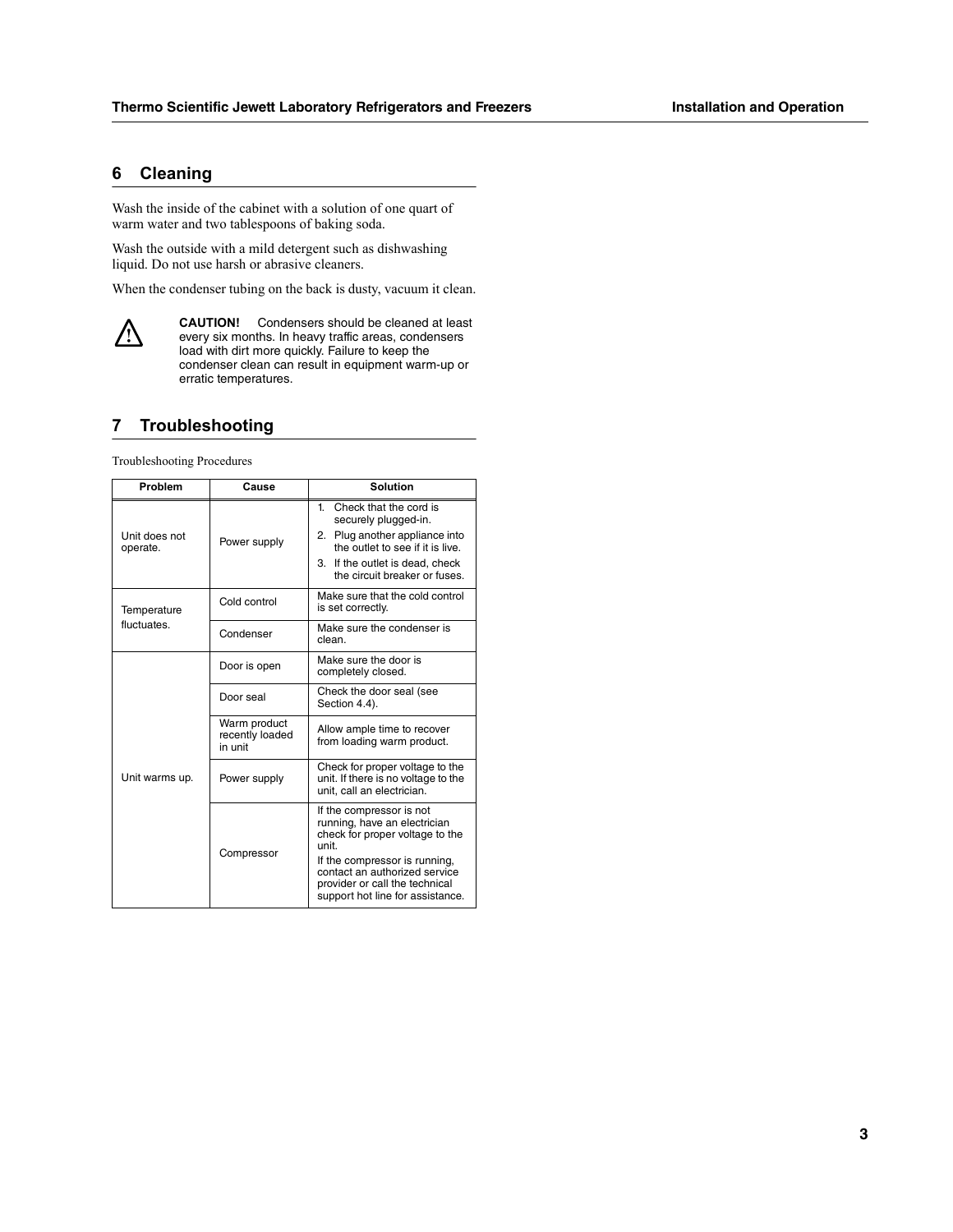## **8 Flammable Storage Units**

Units rated for flammable storage have no electrical sparking devices, relays, switches, thermostats, etc. inside the cabinet that could ignite flammable vapors. They cannot be placed in a room containing explosive vapors, but chemicals that exude explosive vapors can be safely stored inside the cabinets.

Cold controls for flammable storage units are located on the left side of the junction box in back of the cabinet.

#### **8.1 Safety and Usage Standards**

Flammable storage units are designed to meet requirements for Class I, Division 2 storage of flammable liquids in accordance with the following standards:

- **•** UL 471 (Commercial Refrigeration)
- **•** NFPA 70, Sections 500 and 501 (National Electrical Code)
- **•** NFPA 99, Section 10 (Health Care Facilities)
- **•** NFPA 45, Section 9 (Laboratory Fire Protection)
- **•** NFPA 497A (Defines Class I locations)

It is the user's responsibility to follow the guidelines set forth in the codes listed above. Class I, Division 1, Groups C and D combustible material may be stored inside the cabinet but the cabinet itself is not approved for Class I, Division 1 locations.

Some important guidelines:

- **•** Do not place the unit near Bunsen burners, hot plates, ovens or any other sources of ignition.
- **•** Be sure to store flammable liquids in appropriate containers according to the standard NFPA 30.
- **•** Do not exceed the maximum storage quantity, 60 gallons per 5000 sq. ft. of floor space.



**WARNING!** Refrigeration components are very susceptible to damage due to the introduction of caustic and acidic materials. The manufacturer will not be liable for damage to or loss of contents, or for damage to the following construction materials:

Copper, aluminum, steel, ABS, polystyrene, polystyrol, zinc, lacquer coating, silicone sealants, epoxy, polyurethane, vinyl, and PVC.

See written manufacturer's warranty for details and further limitations.

Be sure that your unit is level and that the floor can properly support the weight of the unit and contents fully loaded.

#### **8.2 Electrical Requirements**

A properly grounded electrical receptacle must be installed to service this unit. The minimum wire size is 12 AWG. A circuit breaker or time delay fuse may be sized in accordance with the full load current stated on the unit nameplate, but in no instance, more than 15 amps.

## **9 Explosion-Proof Units**

Units rated UL explosion-proof have hermetically sealed compressors with all operating components sealed against entrance of explosive vapors. Electrical junction boxes are also sealed after connections are made.

Cold controls for explosion-proof units are located in back of the cabinet behind the junction box cover (see Figure 2 on page 5).

#### **9.1 Safety and Usage Standards**

Explosion-proof units are approved for use in Class I, Division 1 locations, defined in the standard NFPA 497A.

These units are similar in design to flammable storage units and may be used for storage of flammable liquids.

*If you are using your unit to store flammable liquids, be sure to read Section 8.1 carefully and review the appropriate standards.*

#### **9.2 Electrical Requirements**

Explosion-proof units must be installed electrically using rigid metal conduit having threaded fittings with at least five full threads engagement and internal sealing within 18" of any enclosure containing sparking devices. The user must supply and install a disconnect switch or circuit breaker suitable for hazardous locations within sight of the unit.

When installing power supply, use 14 gauge wire with 1/16" insulation, and three conductors, one of which is a ground.

Mix all of the sealing compound and packing fiber supplied with the unit. Mix the compound in proportion by volume, 1 part water to 3 parts powder.

Figure 2 on page 5 shows field wiring connections. Using an additional junction box, while not required by national and local codes, provides the best method in case the unit will be moved at any time in the future. Using this method, field connections will be made up in a reusable enclosure and all wires and sealing fitting will be retained intact. If desired, the second junction box can be eliminated and wire connections made up within the sealing fitting and then filled with the sealing compound.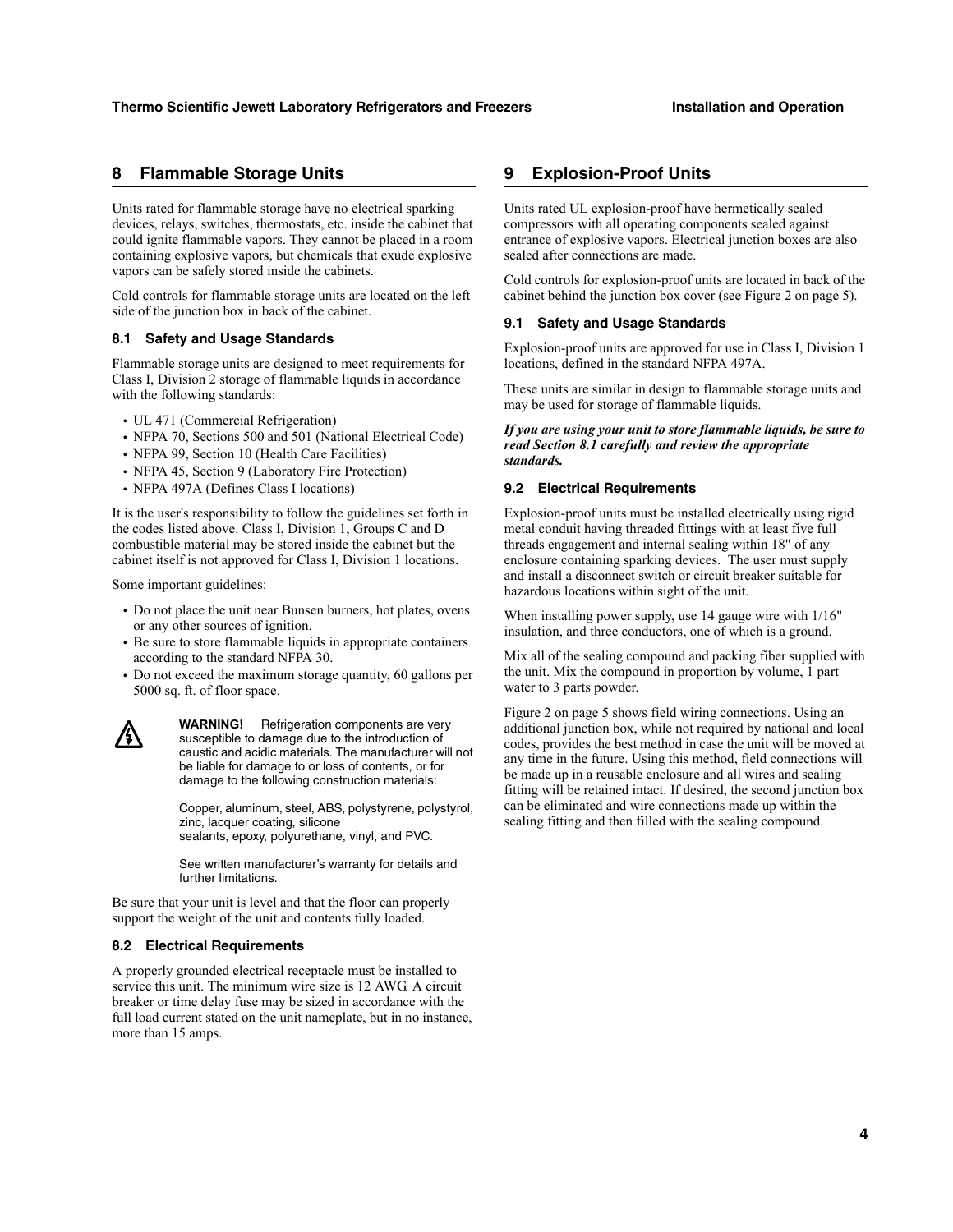

**Figure 2. Field Wiring for Explosion-Proof Units**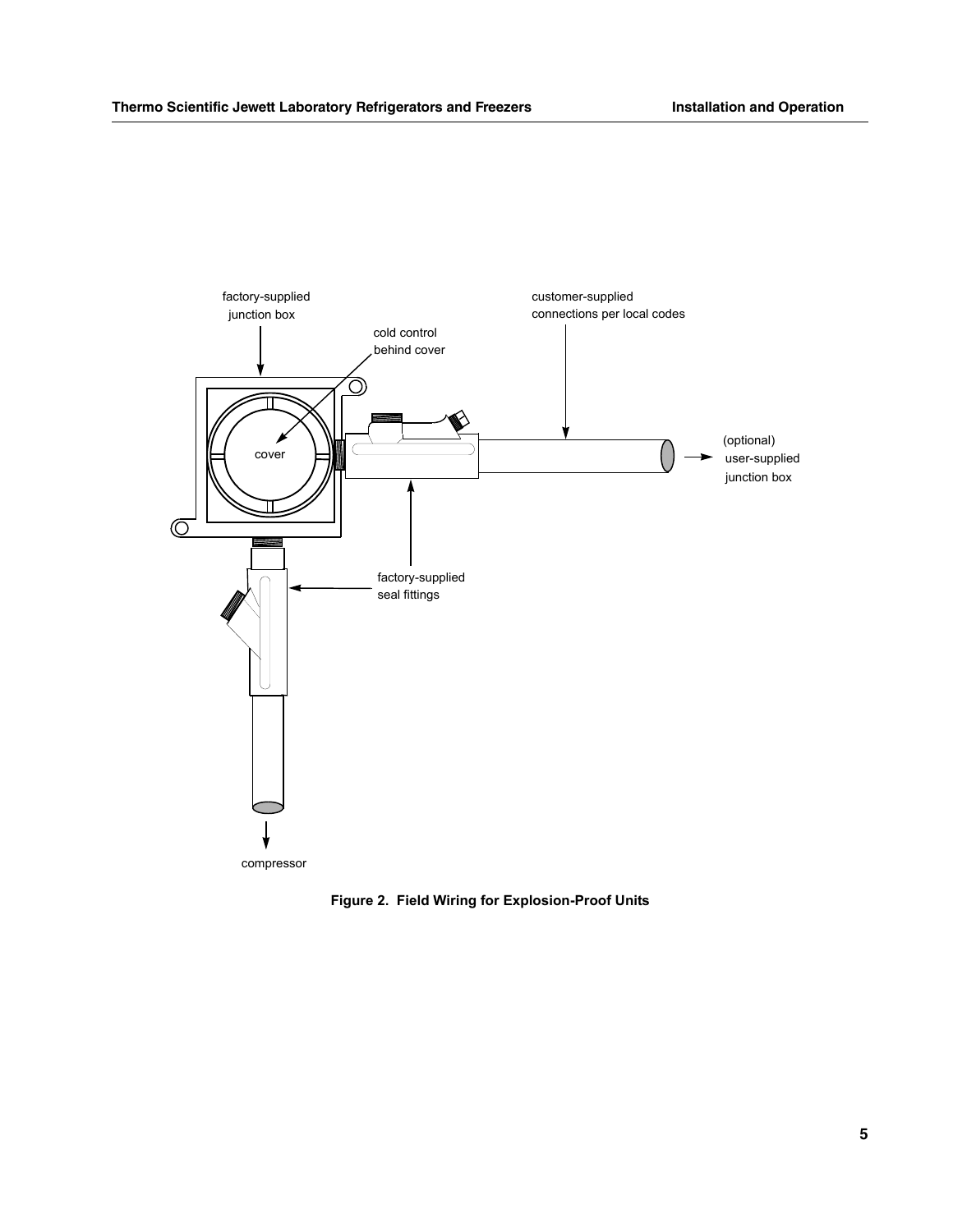# **WEEE Compliance**

**WEEE Compliance**. This product is required to comply with the European Union's Waste Electrical & Electronic Equipment (WEEE) Directive 2002/96EC. It is marked with the following symbol. Thermo Fisher Scientific has contracted with one or more recycling/disposal companies in each EU Member State, and this product should be disposed of or recycled through them. Further information on Thermo Fisher Scientific compliance with these Directives, the recyclers in your country, and information on Thermo Scientific products which may assist the detection of substances subject to the RoHS Directive are available at **www.thermo.com/**

**WEEE Konformittät**. Dieses Produkt muss die EU Waste Electrical & Electronic Equipment (WEEE) Richtlinie 2002/96EC erfüllen. Das Produkt ist durch folgendes Symbol gekennzeichnet. Thermo Fisher Scientific hat Vereinbarungen getroffen mit Verwertungs/Entsorgungsanlagen in allen EU-Mitgliederstaaten und dieses Produkt muss durch diese Firmen widerverwetet oder entsorgt werden. Mehr Informationen über die Einhaltung dieser Anweisungen durch Thermo Fisher Scientific, die Verwerter und Hinweise die Ihnen nützlich sein können, die Thermo Scientific Produkte zu identifizieren, die unter diese RoHS. Anweisungfallen, finden Sie unter **www.thermo.com/**

**Conformità WEEE.** Questo prodotto deve rispondere alla direttiva dell' Unione Europea 2002/96EC in merito ai Rifiuti degli Apparecchi Elettrici ed Elettronici (WEEE). È marcato col seguente simbolo.Thermo Fisher Scientific ha stipulato contratti con una o diverse società di riciclaggio/smaltimento in ognuno degli Stati Membri Europei. Questo prodotto verrà smaltito o riciclato tramite queste medesime. Ulteriori informazioni sulla conformità di Thermo Fisher Scientific con queste Direttive, l'elenco delle ditte di riciclaggio nel Vostro paese e informazioni sui prodotti Thermo Scientific che possono essere utili alla rilevazione di sostanze soggette alla Direttiva RoHS sono disponibili sul sito **www.thermo.com**/

**Conformité WEEE.** Ce produit doit être conforme à la directive européenne (2002/96EC) des Déchets d'Equipements Electriques et Electroniques (DEEE). Il est marqué par le symbole suivant. Thermo Fisher Scientific s'est associé avec une ou plusieurs compagnies de recyclage dans chaque état membre de l'union européenne et ce produit devraitêtre collecté ou recyclé par celles-ci. Davantage d'informations sur laconformité de Thermo Fisher Scientific à ces directives, les recycleurs dans votre pays et les informations sur les produits Thermo Scientific qui peuvent aider le détection des substances sujettes à la directive RoHS sont disponibles sur **www.thermo.com/**

## **Great Britain**



**Deutschland**



**Italia**



**France**

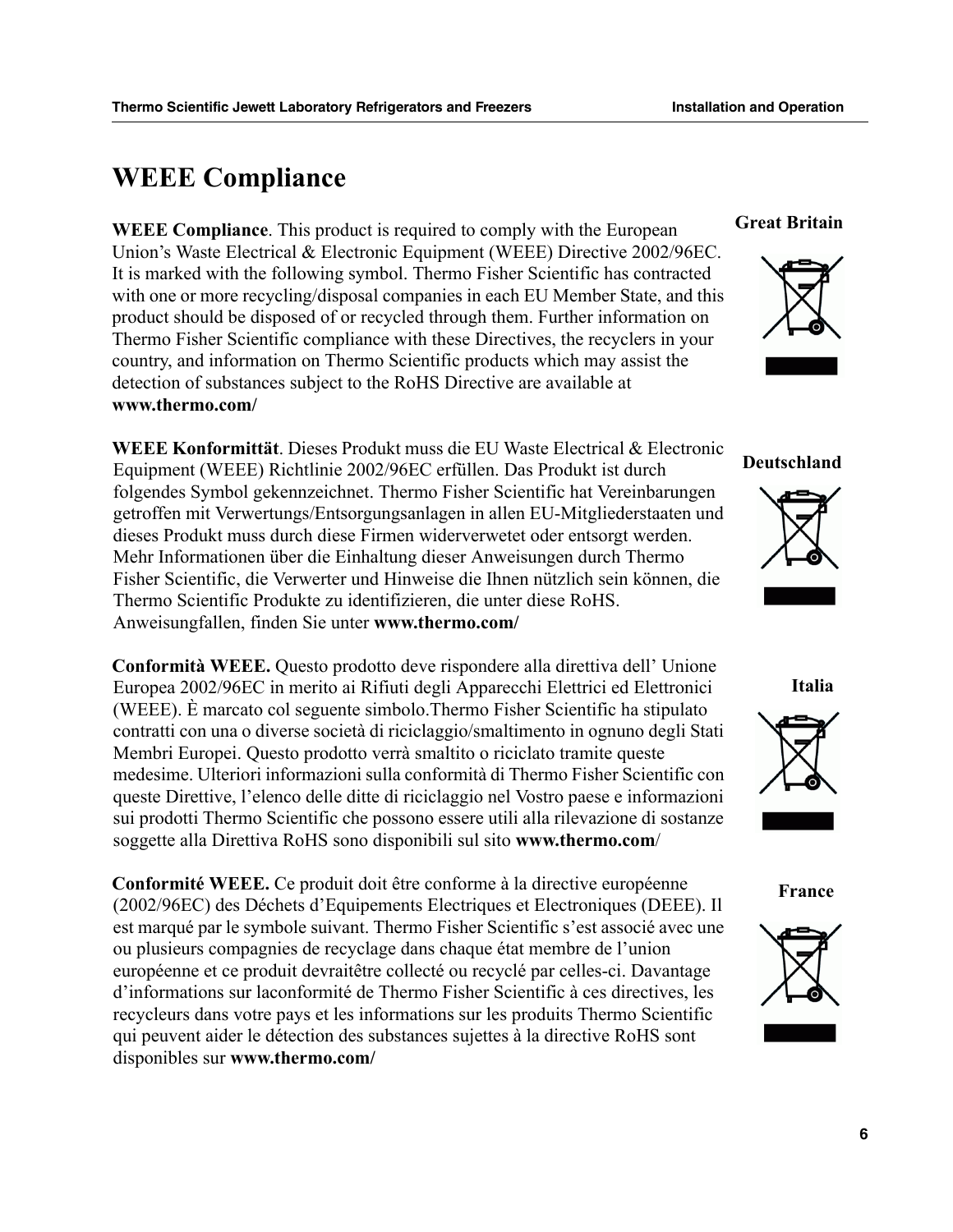# **Important**

For your future reference and when contacting the factory, please have the following information readily available:

Model Number:

Serial Number:

Date Purchased:

The above information can be found on the dataplate attached to the equipment. If available, please provide the date purchased, the source of purchase (manufacturer or specific agent/rep organization), and purchase order number.

## **IF YOU NEED ASSISTANCE:**

SALES DIVISION

Phone: 1-866-984-3766 1-866-9-THERMO

LABORATORY PARTS and SERVICE

Phone: 1-800-438-4851

TECHNICAL SUPPORT

Phone: 1-800-438-4851